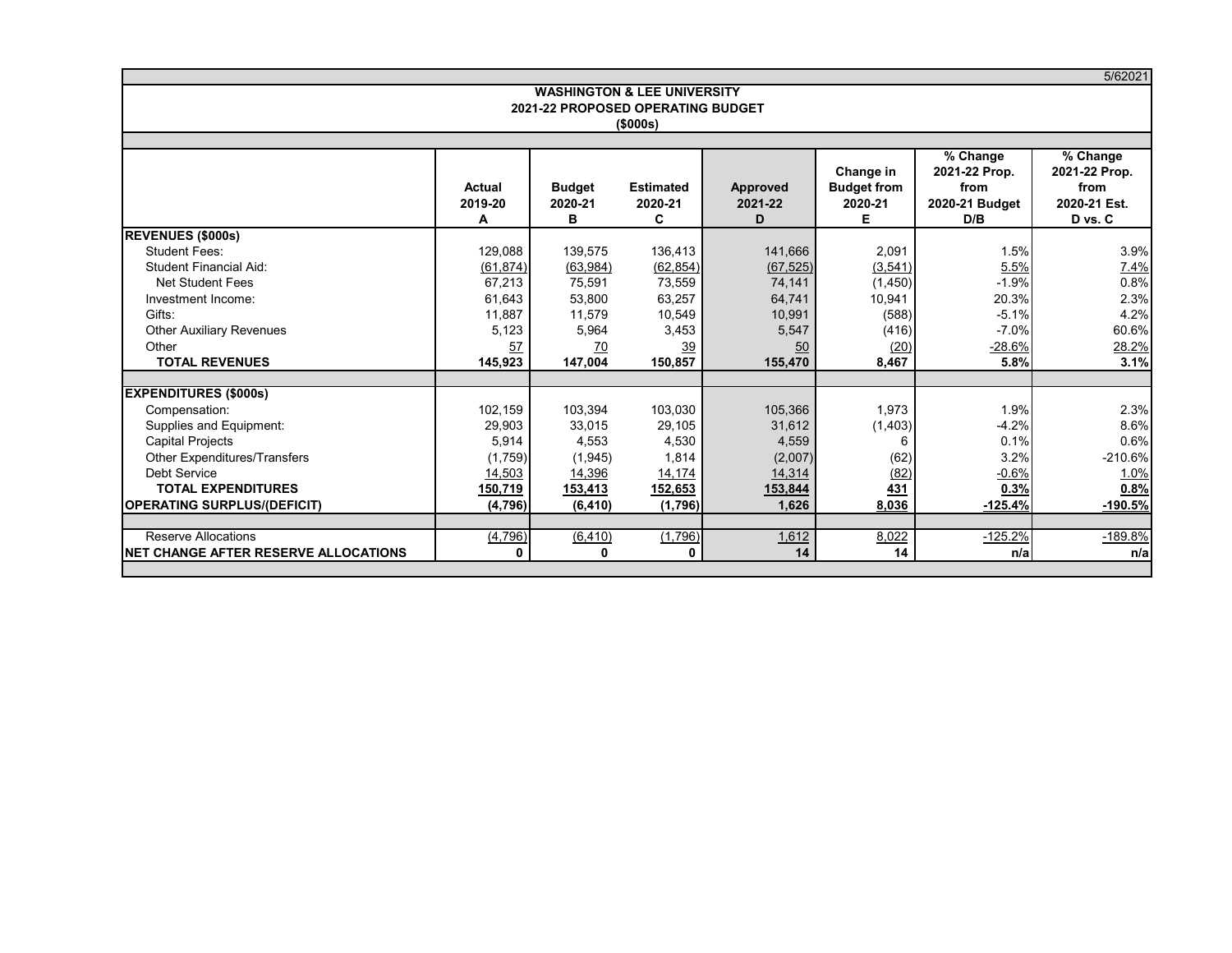| <b>REVENUES (\$000s)</b><br><b>Student Fees:</b>   | Actual          | 2021-22 PROPOSED OPERATING BUDGET | <b>WASHINGTON &amp; LEE UNIVERSITY</b><br>$($ \$000s $)$ |                |                     |                 |               |
|----------------------------------------------------|-----------------|-----------------------------------|----------------------------------------------------------|----------------|---------------------|-----------------|---------------|
|                                                    |                 |                                   |                                                          |                |                     |                 |               |
|                                                    |                 |                                   |                                                          |                |                     |                 |               |
|                                                    |                 |                                   |                                                          |                |                     |                 |               |
|                                                    |                 |                                   |                                                          |                |                     | % Change        | % Change      |
|                                                    |                 |                                   |                                                          |                | Change in           | 2021-22 Prop.   | 2021-22 Prop. |
|                                                    |                 | <b>Budget</b>                     | <b>Estimated</b>                                         | Approved       | <b>Budget from</b>  | from            | from          |
|                                                    | 2019-20         | 2020-21                           | 2020-21                                                  | 2021-22        | 2020-21             | 2020-21 Budget  | 2020-21 Est.  |
|                                                    | А               | в                                 | C                                                        | D              | Е.                  | D/B             | D vs. C       |
|                                                    |                 |                                   |                                                          |                |                     |                 |               |
|                                                    |                 |                                   |                                                          |                |                     |                 |               |
| <b>Undergraduate Gross</b>                         | 94,392          | 98.739                            | 99.711                                                   | 101.948        | 3.209               | 3.2%            | 2.2%          |
| less Undergraduate Aid                             | (50, 265)       | (53, 743)                         | (52, 739)                                                | (57, 858)      | (4, 115)            | 7.7%            | 9.7%          |
| Net Undergraduate Tuition                          | 44,126          | 44,996                            | 46,972                                                   | 44,090         | (906)               | $-2.0%$         | $-6.1%$       |
| <b>Law Tuition Gross</b>                           | 19,639          | 17,961                            | 17,997                                                   | 17,981         | 20                  | 0.1%            | $-0.1%$       |
| less Law Aid                                       | (11,609)        | (10, 241)                         | (10, 115)                                                | (9,666)        | 575                 | $-5.6%$         | $-4.4%$       |
| <b>Net Law Tuition</b>                             | 8,030           | 7,720                             | 7,882                                                    | 8,315          | 595                 | 7.7%            | 5.5%          |
| <b>Net Tuition Revenue</b>                         | 52,156          | 52.716                            | 54,854                                                   | 52,404         | (312)               | $-0.6%$         | $-4.5%$       |
| <b>Student Housing:</b>                            |                 |                                   |                                                          |                |                     |                 |               |
| <b>Residence Halls</b>                             | 5.798           | 8.696                             | 8,165                                                    | 8,945          | 249                 | 2.9%            | 9.6%          |
| <b>Greek Housing</b>                               | 1.537           | 2.287                             | 2.201                                                    | 2,353          | 66                  | 2.9%            | 6.9%          |
| <b>Student Dining:</b>                             |                 |                                   |                                                          |                |                     |                 |               |
| <b>Board Plans</b>                                 | 4,878           | 8,650                             | 5,987                                                    | 7,214          | (1, 436)            | $-16.6%$        | 20.5%         |
| Cash Sales                                         | 1,383           | 1,715                             | 935                                                      | 1,709          | (6)                 | $-0.4%$         | 82.7%         |
| Fees:                                              |                 |                                   |                                                          |                |                     |                 |               |
| Health                                             | 538             | 529                               | 494                                                      | 524            | (5)                 | $-0.9%$         | 6.1%          |
| Technology                                         | 581             | 574                               | 577                                                      | 568            | (6)                 | $-1.0%$         | $-1.6%$       |
| Others                                             | 342             | 424                               | 346                                                      | 424            | $\Omega$            | 0.0%            | 22.5%         |
| <b>Total Net Student Fees</b>                      | 67,213          | 75,591                            | 73,559                                                   | 74,141         | (1, 450)            | $-1.9%$         | 0.8%          |
| <b>Investment Income:</b>                          |                 |                                   |                                                          |                |                     |                 |               |
| Endowment:                                         |                 |                                   |                                                          |                |                     |                 |               |
| <b>Unrestricted Operations</b>                     | 20,238          | 17,098                            | 21,035                                                   | 21,621         | 4,523               | 26.5%           | 2.8%          |
| <b>Student Financial Aid</b>                       | 24,831          | 20,103                            | 25,571                                                   | 26,216         | 6.113               | 30.4%           | 2.5%          |
| <b>Outside Trust Distributions:</b>                |                 |                                   |                                                          |                |                     |                 |               |
| <b>Unrestricted Operations</b>                     | 15,394          | 15.862                            | 15.544                                                   | 15,933         | 71                  | 0.4%            | 2.5%          |
| <b>Student Financial Aid</b>                       | 803             | 664                               | 861                                                      | 746            | 82                  | 12.3%           | $-13.4%$      |
| Short-Term Investment Earnings                     | 377             | 73                                | 246                                                      | 226            | 153                 | 209.6%          | $-8.1%$       |
| <b>Total Investment Income</b>                     | 61,643          | 53,800                            | 63,257                                                   | 64,741         | 10,941              | 20.3%           | 2.3%          |
| Gifts:                                             |                 |                                   |                                                          |                |                     |                 |               |
| <b>Annual Fund</b><br><b>Student Financial Aid</b> | 10,175<br>1,613 | 9,878<br>1,601                    | 8,915<br>1,584                                           | 9,242<br>1,649 | (636)               | $-6.4%$<br>3.0% | 3.7%<br>4.1%  |
| Special Gifts - Net                                | 100             | 100                               |                                                          | 100            | (8, 229)<br>(1,501) | 0.0%            | 100.0%        |
| <b>Total Gifts</b>                                 | 11,887          | 11,579                            | 50<br>10,549                                             | 10,991         | 10,891              | $-5.1%$         | 4.2%          |
| <b>Other Auxiliary Revenues</b>                    |                 |                                   |                                                          |                |                     |                 |               |
| Catering and Non-student Dining Sales              | 931             | 1,333                             | 25                                                       | 1,263          | (70)                | $-5.2%$         | 4952.9%       |
| <b>University Store</b>                            | 3,241           | 3,586                             | 2,761                                                    | 3,465          | (121)               | $-3.4%$         | 25.5%         |
| Print/Copy Center                                  | 512             | 534                               | 298                                                      | 427            | (107)               | $-20.0%$        | 43.3%         |
| Other                                              | 440             | 511                               | 369                                                      | 392            | (119)               | $-23.2%$        | 6.2%          |
| <b>Total Auxiliary Revenues</b>                    | 5,123           | 5,964                             | 3,453                                                    | 5,547          | (416)               | $-7.0%$         | 60.6%         |
| <b>Miscellaneous</b>                               | 57              | 70                                | 39                                                       | 50             | (20)                | $-28.6%$        | 28.2%         |
| <b>TOTAL REVENUES</b>                              | 145.923         | 147.004                           | 150.857                                                  | 155,470        | 8.467               | 5.8%            | 3.1%          |